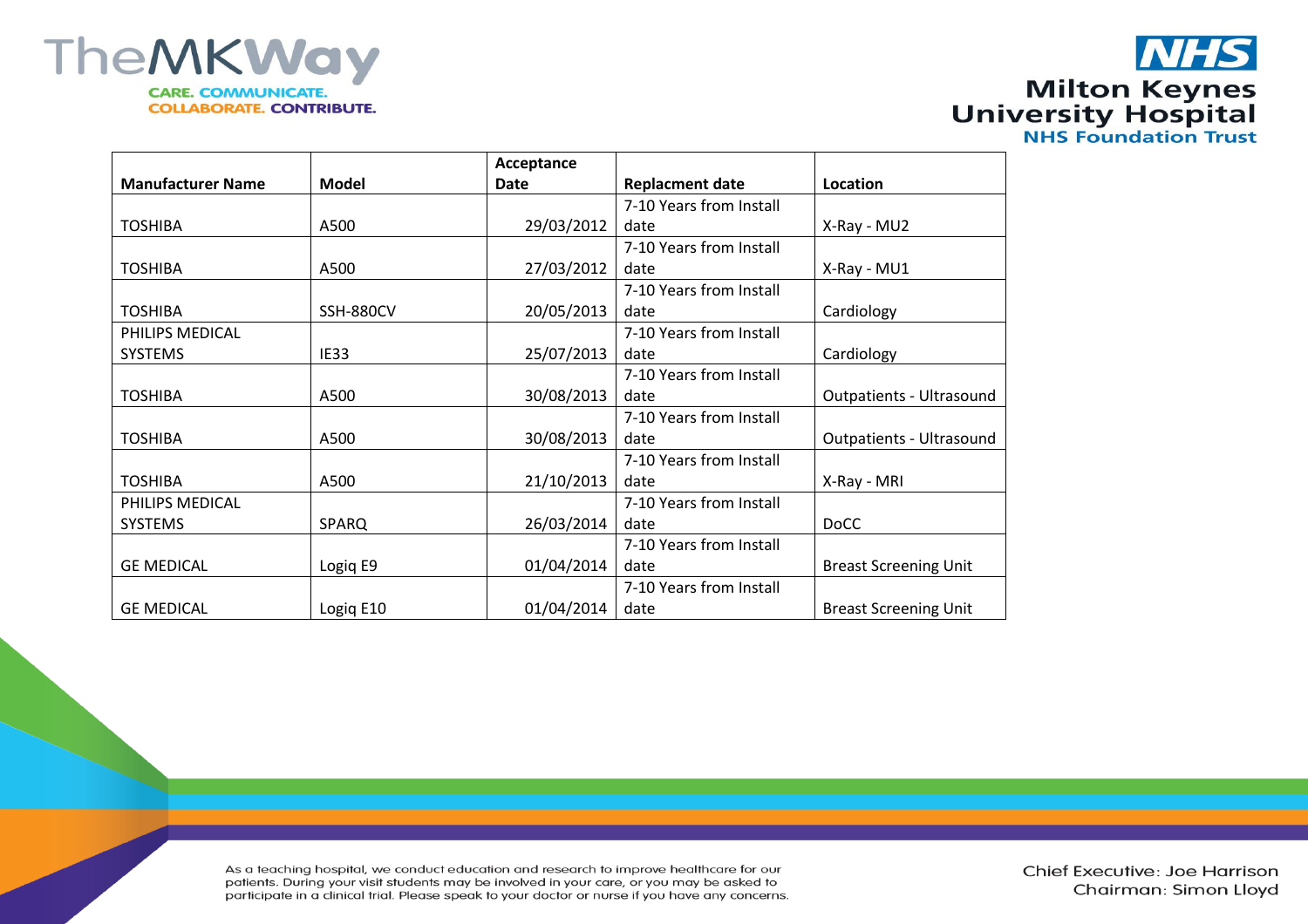



| PHILIPS MEDICAL   |                      |            | 7-10 Years from Install |                               |
|-------------------|----------------------|------------|-------------------------|-------------------------------|
| <b>SYSTEMS</b>    | CX50                 | 01/04/2014 | date                    | Cardiology                    |
|                   |                      |            | 7-10 Years from Install |                               |
| <b>GE MEDICAL</b> | Vivid E9             | 11/03/2015 | date                    | <b>NNU</b>                    |
|                   |                      |            | 7-10 Years from Install |                               |
| <b>GE MEDICAL</b> | Logiq E9             | 23/03/2015 | date                    | X-Ray                         |
|                   |                      |            | 7-10 Years from Install |                               |
| <b>GE MEDICAL</b> | Voluson E10          | 23/03/2015 | date                    | <b>Outpatients Ultrasound</b> |
|                   |                      |            | 7-10 Years from Install |                               |
| <b>GE MEDICAL</b> | Voluson E10          | 31/03/2015 | date                    | <b>Outpatients Ultrasound</b> |
|                   |                      |            | 7-10 Years from Install |                               |
| <b>GE MEDICAL</b> | P8                   | 17/11/2015 | date                    | ADAU                          |
|                   |                      |            | 7-10 Years from Install |                               |
| <b>GE MEDICAL</b> | P8                   | 17/11/2015 | date                    | Ward 10                       |
|                   |                      |            | 7-10 Years from Install |                               |
| <b>SONOSITE</b>   | Edge                 | 16/12/2015 | date                    | Post Grad Centre              |
|                   |                      |            | 7-10 Years from Install |                               |
| <b>SONOSITE</b>   | Edge                 | 16/12/2015 | date                    | Post Grad Centre              |
|                   |                      |            | 7-10 Years from Install |                               |
| <b>GE MEDICAL</b> | Logiq E9             | 29/12/2015 | date                    | X-Ray                         |
|                   |                      |            | 7-10 Years from Install |                               |
| <b>BK Medical</b> | <b>BK Ultrasound</b> | 04/04/2016 | date                    | <b>Theatres Urology</b>       |

As a teaching hospital, we conduct education and research to improve healthcare for our patients. During your visit students may be involved in your care, or you may be asked to participate in a clinical trial. Please speak to your doctor or nurse if you have any concerns.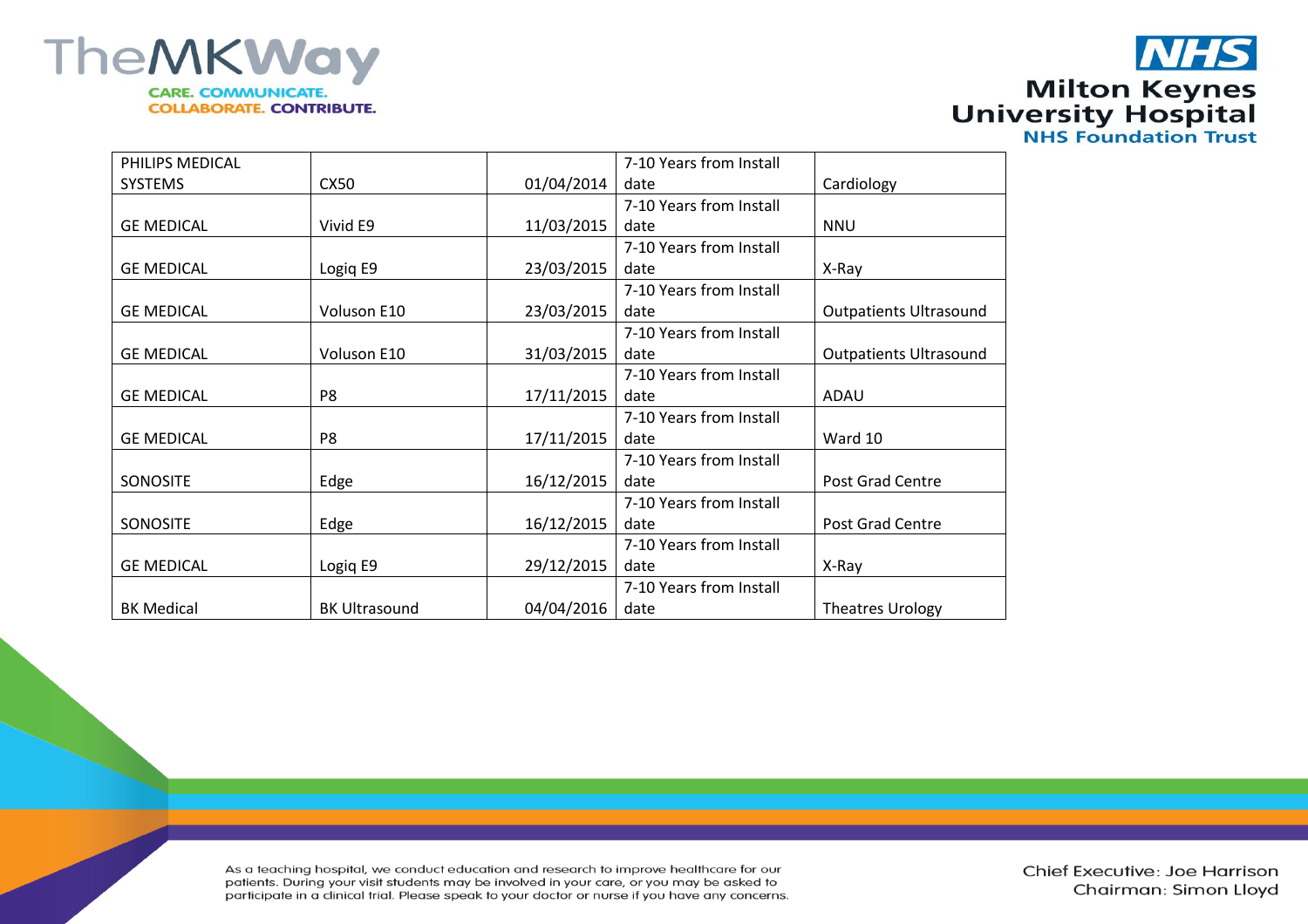

## **NHS Milton Keynes<br>University Hospital<br>NHS Foundation Trust**

|                   |                     |            | 7-10 Years from Install |                               |
|-------------------|---------------------|------------|-------------------------|-------------------------------|
| <b>GE MEDICAL</b> | Voluson E10         | 03/01/2017 | date                    | <b>Outpatients Ultrasound</b> |
|                   |                     |            | 7-10 Years from Install |                               |
| <b>GE MEDICAL</b> | Voluson E10         | 30/03/2017 | date                    | <b>Outpatients Ultrasound</b> |
| PHILIPS MEDICAL   |                     |            | 7-10 Years from Install |                               |
| <b>SYSTEMS</b>    | EPIQ <sub>7</sub>   | 12/09/2017 | date                    | Cardiology                    |
|                   |                     |            | 7-10 Years from Install |                               |
| <b>GE MEDICAL</b> | Logiq S8 R3         | 20/11/2017 | date                    | X-Ray                         |
|                   |                     |            | 7-10 Years from Install |                               |
| <b>GE MEDICAL</b> | Voluson E10         | 23/11/2017 | date                    | <b>Outpatients Ultrasound</b> |
|                   |                     |            | 7-10 Years from Install |                               |
| <b>GE MEDICAL</b> | Venue               | 07/03/2018 | date                    | Ward 01                       |
|                   |                     |            | 7-10 Years from Install |                               |
| <b>GE MEDICAL</b> | Venue 50 R5         | 07/03/2018 | date                    | A&E                           |
|                   |                     |            | 7-10 Years from Install |                               |
| <b>GE MEDICAL</b> | Vivid E95           | 28/09/2018 | date                    | <b>NNU</b>                    |
|                   |                     |            | 7-10 Years from Install |                               |
| <b>GE MEDICAL</b> | Vivid E95           | 28/09/2018 | date                    | Cardiology                    |
|                   |                     |            | 7-10 Years from Install |                               |
| <b>GE MEDICAL</b> | Vivid S70N          | 28/03/2019 | date                    | Cardiology                    |
|                   |                     |            | 7-10 Years from Install |                               |
| <b>GE MEDICAL</b> | <b>Vscan Extend</b> | 24/01/2019 | date                    | Cardiology                    |

As a teaching hospital, we conduct education and research to improve healthcare for our patients. During your visit students may be involved in your care, or you may be asked to participate in a clinical trial. Please speak to your doctor or nurse if you have any concerns.